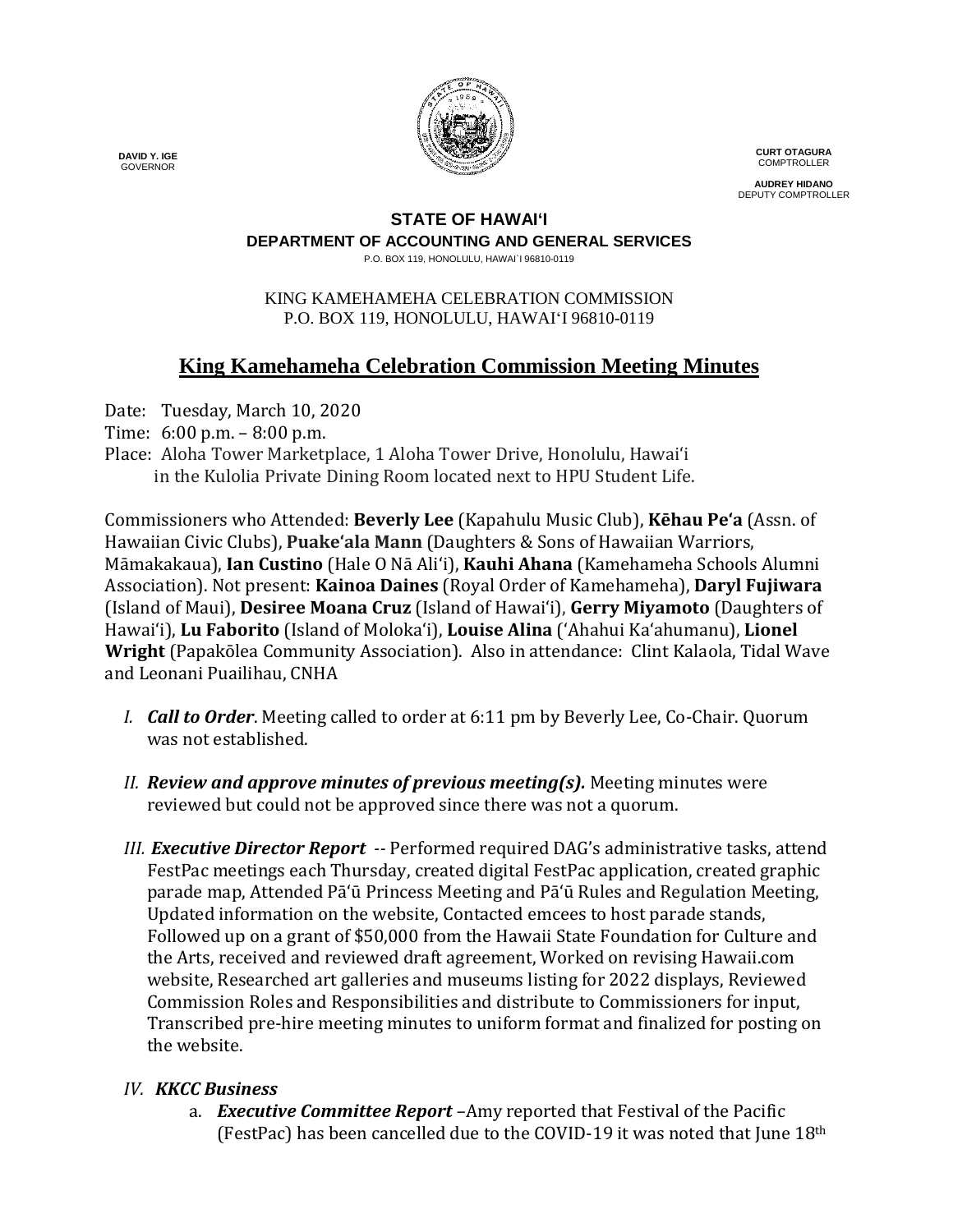$-22<sup>nd</sup>$  has been tentatively selected for 2021. It was suggested that KKCC request that FestPac consider moving he date so it coincides with our events.

- b. *Financial Update (CNHA)* CNHA provided Amy with a financial update noting we received the 2019 HTA funds and currently have a balance of \$18,000 with several reimbursements to be processed upon receipt. We are waiting confirmation of the 2020 grant.
- c. *Kaua'i Report –* Lyah Kama-Drake's name and application has been submitted to the Governor and we are awaiting confirmation and the results of a criminal background check. Sharon with the Governor's office reported that she mailed out information but it was returned so she will be resending the information. Please note there will be no parade this year due to construction on Rice Street.
- d. *O`ahu Report* --

*i. Lei Draping Ceremony, (Friday, June 12, 2020, 2:30 pm – 4:30 pm)* –The suggested protocols were discussed and it was determined the vote would be postponed to next month. We will be upgrading the sound system this year for better coverage. It was suggested that Gerry Miyamoto man the lei draping receiving table. In addition, we would create a second banner to recognize the lei drop off area and order the same tent set up as last year. We need to determine who will present the lei if Lionelʻs group is unable to participate and require approximately six men to help. We are suggesting slacks and a nice aloha shirt or polo shirts verses malo. To arrive at 1 pm. Commission to wear a uniform to wear a polo shirt. The plumeria lei would be scheduled to go up at approximately 1 pm. Bev has already requested the Fire Department to participate, as last year they reported the Mayor's Office of Culture and the Arts had not notified them until 4 days prior to the event. Normally the Kaka'ako Station or Kukui Plaza Stations are invited with Ocean Kaowili requested to participate and act as the lead as he also belongs to the Royal Order of Kamehameha. Moving forward, The Royal Hawaiian Band will be listed in our program with description of the event activities listed on a formal agenda to reduce public confusion on the start time of the event. It was noted that lei general draping presentations would follow after the royal societies. Commissioners present reported that they presented to their organizations and there was no feedback on lei draping to report. Bev planned to ask Keola Chan to assist with protocols.

*ii. 104th Annual King Kamehameha Celebration Floral Parade (Saturday, June 13, 2020, 9:30 am – 1 pm) –* Mo'i applications are currently online, as well as parade applications. Beverly gave an update for the Pā'ū Units Since FestPac is cancelled we can now build the floats at the Hawai'i Convention Center although Kintetsu has reduced their sponsorship for this year unfortunately to half of last year's. The possibility of a Grand Marshal related to the 200<sup>th</sup> anniversary of the missionaries in Hawaii and Kawaiahao Church was a consideration discussed, however, there was concern of how the iwi is on their grounds is being handled. Other possible suggestions included – Chairman of the commission from a long time ago. In addition, there was discussion of our theme as we were utilizing the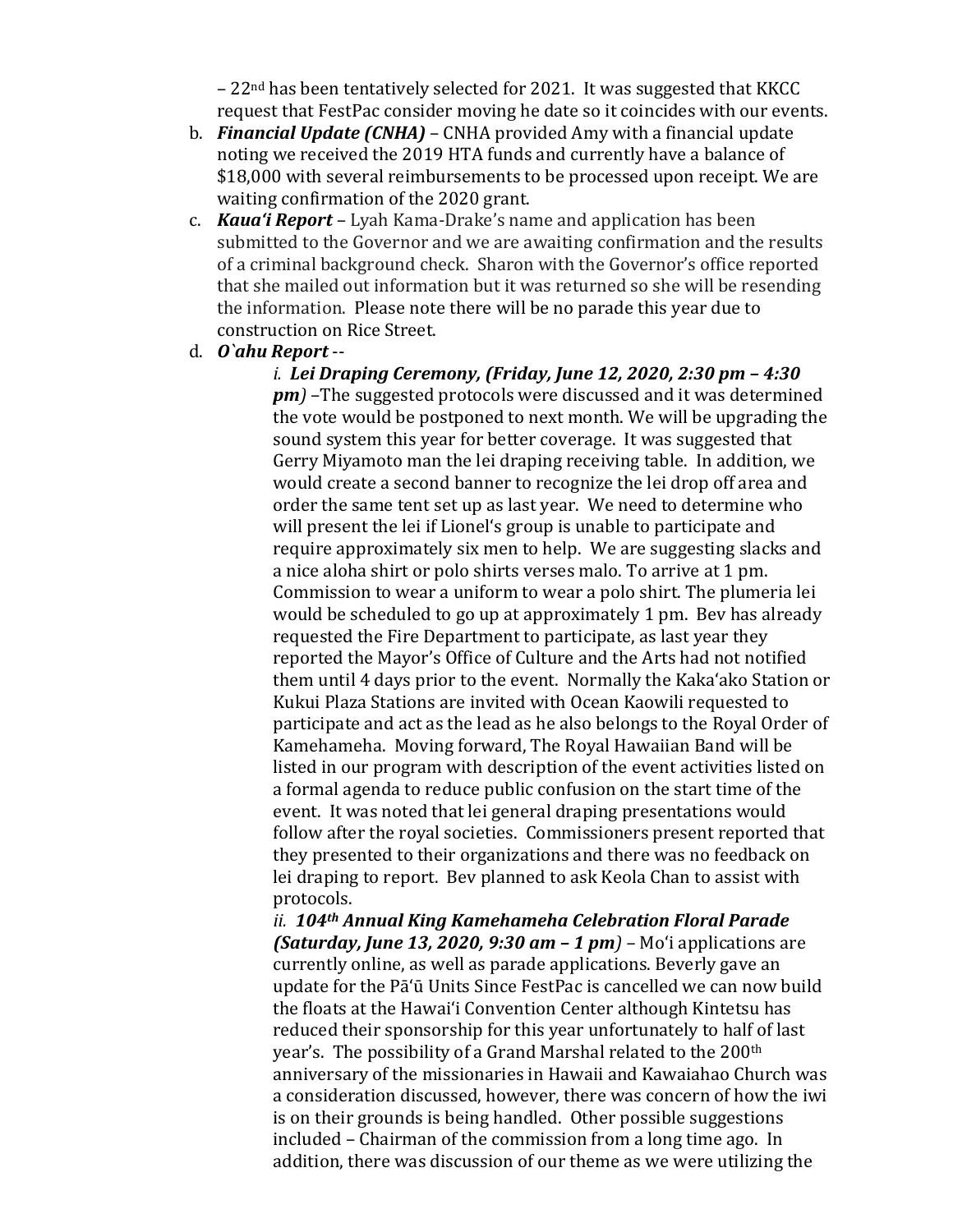FestPac theme, however that would mean we would recycle it for 2021 as well unless we change it. Some of the Pā'ū Units have it already printed on their t-shirts. Bev was going to ask "Kimo" Alama Keaulana or maybe there is a past volunteer to honor.

*iii. King Kamehameha Celebration Ho'olaule'a, (Saturday, June 13, 2020, 2 pm – 8 pm)* – Clint Kalaola gave a report that he has met with the committee after FestPac's cancellation. In an effort to get participants – the cost has been reduced for food vendors from \$300 to \$200 and from \$200 to \$150 for craft vendors. There is an early bird special were applicants receive \$50 off if they sign up before April 15. Layout will be closer to the main stage and along the wall that leads to the parking lot. There will still be a cultural tent that will now feature Hawaiian crafts such as weaving, 'ōlelo or a lua demonstration. Deadline for vendor confirmations is May 14. General meeting will happen on Thursday, May 21 at the State Capitol at 6 pm. The application is on the website and live link can be sent to all the commissioners to send out to their respective organizations. The volunteer meeting is the following week on Saturday, June 6 at 9 am where participants can pick up shirts, and receive a brief on roles and responsibilities related to parade, etc. The committee is working on some neighbor island groups to perform and researching costs as an attraction. Also working on a few other things related to sponsorship packages will be distributed over the next couple of days. Currently the time slots will be adjusted as previously half were slated for FestPac. Now we are slating 1 hour for headliner the other 5 hours in 30-minute segments. Larger hālau performances groups will be pursued as well as three schools recommended to appear. We plan to work on the advertising jointly and going a bit heavier on the advertising in combination with the statewide campaign. Ho`olaule`a will probably utilize the Kolohe Crew to be emcees. This is an effort to build and expand the brand and grow the event. Last year there were over 30 vendor and we hope to be at around the same level. Vendor applications are currently online.

- e. *Moloka'i Report* Nothing to report.
- f. *Maui Report* Nothing to report.
- g. *Lāna'i Report* Nothing to report.
- h. *Hawai'i Island Report* (Desiree Moana Cruz)
	- **Hilo Statue** Nothing to report.

# *i. Commission Reports*

*i. i. Legislative* – (Kēhau Pe'a) Nothing to report.

*ii. Statuary –* (Desiree Moana Cruz) Desiree is working closely with the group in Hilo to sort out the details for the transfer of the Hilo statue to the State of Hawai'i. Amy reported that we have received the draft grant terms for sponsorship of the Lei Draping from the State Foundation on Culture and the Arts. We are reviewing the terms and will respond to shortly to secure the funds.

*iii. Retention –* (Beverly Lee) Beverly Lee reported that we have not yet heard anything from Punahele Pires who has been nominated to be the new Waimānalo Hawaiian Homestead Association Commissioner. Jerald "Kimo" Alama Keaulana from Kapahulu Music Club has applied.